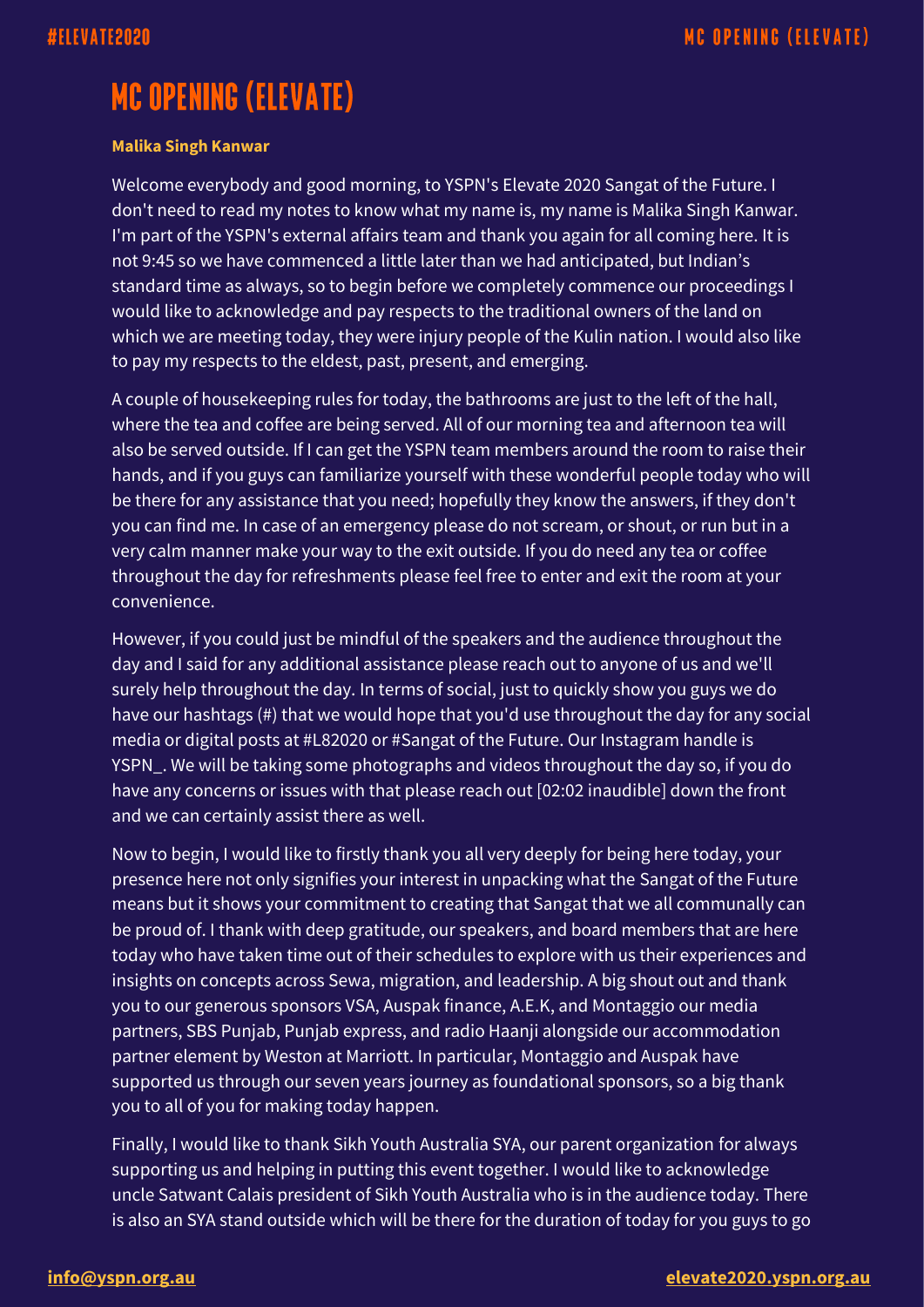and network with and obviously talk to them and then, in particular, we do have [03:26 inaudible] in here as well who will be talking about his book that he's recently just launched 'I'm seeking', and they'll be giving out complimentary books as well so please do go out and I encourage you to talk to them.

Now a little bit about the organization that brought Elevate 2020 to you today. Young Sikh Professionals Network (YSPN) was envisioned by a group of professionals about seven years ago with a mission to create conditions for young Sikh professionals to amplify and succeed in their influence. The purpose was to create a platform where Sikhs in various professions in the industry have a space to seek advice network with various counterparts and essentially create a community of successful Sikhs across Australia. Since inception, we as an organization have hosted over 90 events across six geographies in Australia and New Zealand with a volunteer team of 50 plus and I've hosted over 4,000 people attending events across our geographies and even mentored a hundred young growing Sikh's and of course not to forget we curated and hosted Australia's largest Sikh and our first organization Elevate 2019 in Sydney last year which focused on the concept of Sewa in a rapidly changing world.

When preparing my speech today, besides trying to work out how do I incorporate Sangat of the Future and be a little bit funny, be a little bit charming and try and figure out how to captivate you guys as an audience throughout the day. I thought, how do I introduce the idea of Sangat of the Future which will resonate with you, similar to how it resonated with me so I thought, I'd share with you guys why I wanted to be a part of YSPN when I heard about it last year. I hope some of these thoughts sit with you today and while you're listening to our speakers and our panelists, you're also willing to share your stories, ask questions, and be involved in the process as wholeheartedly as possible. In 2019 I came across YSPN's economic report which highlighted as per the 2016 consensus Sikhs are the fastest-growing ethnic minority in Australia.

We have a population of over 125,000 who contribute annually 8.1 billion dollars to the Australian economy. I'm going to repeat that 125,000 people, 8.1 billion dollars annually which grows 22 percent year on year for the past 10 years. That's pretty damn incredible if I can say so myself, thank you. A deep dive into those figures and our demographics, however, told us that despite this contribution both socially and economically there remain risks within our community which result in underemployment and high representation in declining industries so essentially, though our contribution is paramount we are channeling our resources and into roles which are at risk, ultimately compromising our potential as an overall community. To learn this, that there could be a scenario for my community to move into the direction of an unproductive direction made me question what my responsibility as a young Sikh is.

My dad always used to tell me better, you need to do Sewa, you need to do Sewa outside of the Gurdwara, but to be honest with you I didn't know what Sewa outside of the Gurdwara looked like, so besides you know helping with the lungo what else is it that I could do to actually contribute or give back to my community naturally, then coming and finding out about YSPN made a little bit of sense, so that alignment for me was very natural and working towards creating a better Sangat for us just made sense from the economic report.